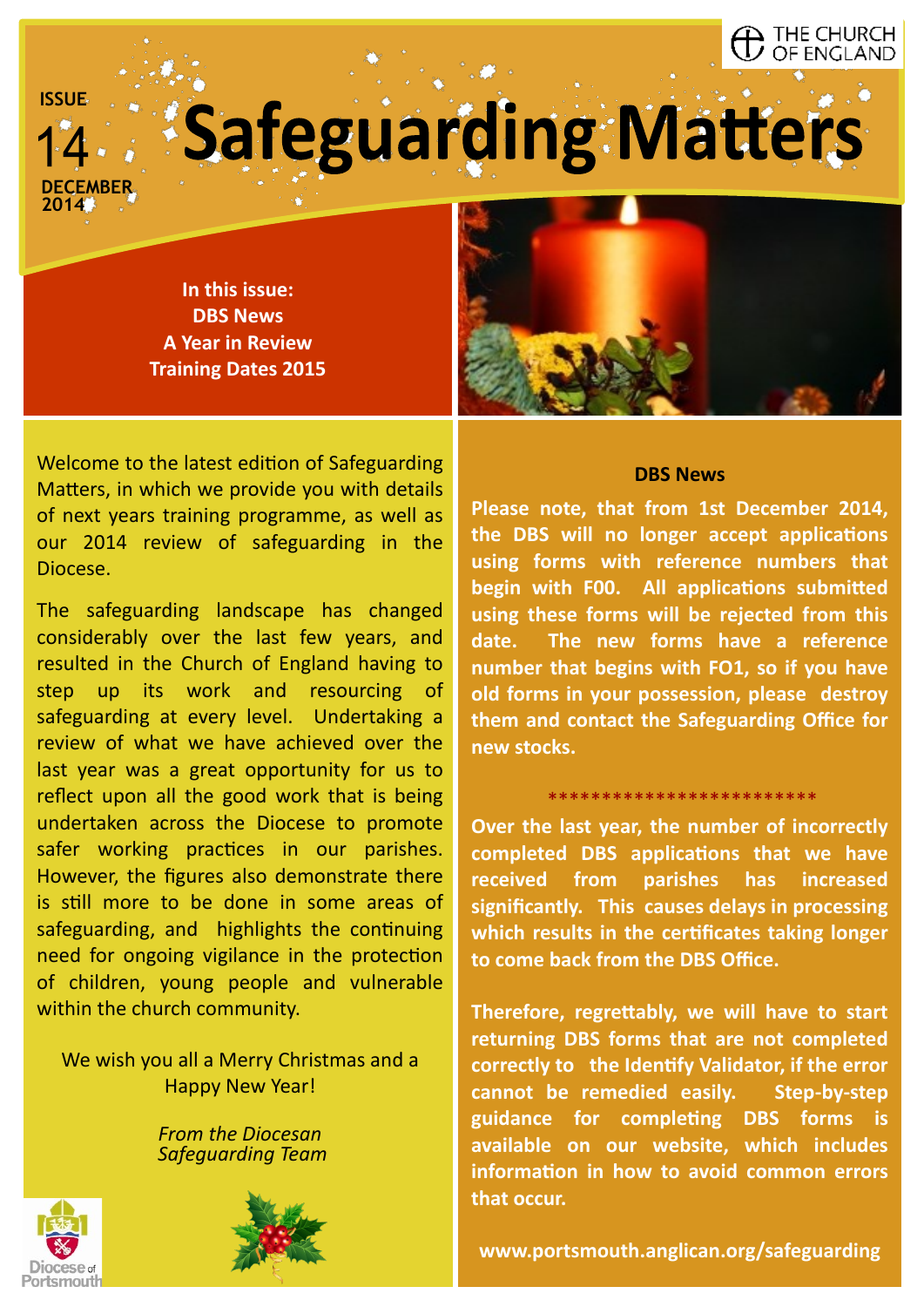# **A YEAR IN REVIEW**

Safeguarding practice within the Church of England has changed significantly over the last few years, largely due to a series of national events, as well as revelations of abuse which have come to light within the church community. Accordingly, the response to these events has resulted in the Central Church stepping up its work in safeguarding, and placing additional demands on Dioceses to do the same. In turn, there will be greater expectations upon parishes to ensure their safeguarding arrangements are effective, and the introduction of an audit has recently been proposed to check the quality of safeguarding provision against specific standards.

In conducting this review, we are pleased to provide you with some of the key findings relating to our current safeguarding practice across the Portsmouth Diocese. This evaluation highlights the good progress that is being made in a number of areas, but also acknowledges that safeguarding is not a single issue that can be addressed and sorted, but rather something that is integral to the ministry within the Church, and therefore requires ongoing commitment and support from all church leaders, staff and volunteers.

#### **DBS CHECKS**

As at 1st November 2014 the Safeguarding Office had processed 884 DBS checks, the majority of which have come from parishes. Currently, only twelve volunteers have been checked through the Update Service which indicates that many individuals are still unaware of this facility, despite the fact that it can save applicants time in completing forms, particularly if they work or volunteer for various organisations that require them to be DBS checked. *(See Newsletter 11 for further details about the Update Service).*

Of the 884 DBS checks undertaken, less than 1% of the certificates received back from applicants were blemished. This is a reduction from last year, and may be due to the filtering arrangements that came into force last June, that allows certain old and minor convictions to no longer be subject to disclosure.

Of the 612 DBS checks that have been processed for parishes this year, 202 volunteers/ workers have still not been cleared to work by the Safeguarding Team. This equates to nearly a third of individuals who work within the realm of safeguarding, and highlights that basic safer recruitment procedures are not being followed by a number of parishes. In the New Year, reports will be distributed to all parishes whose role holders have not yet sent in their DBS certificates, in order that these individuals can be chased up.

#### **TRAINING**

The Safeguarding team remains fully focussed on providing a range of safeguarding training courses to parishes. This year we ran 23 face-to-face training workshops, attended by 308 delegates. Since its introduction, the E-learning programme for Child Protection has been completed by 143 individuals, and 282 people have registered, but not yet completed the course.

Training feedback has been consistently high, despite time management being flagged up as an ongoing issue, and we will be considering how we can improve upon this next year.

Despite relatively good attendance at training across the Diocese, there are still a number of individuals, including Priests-in-Charge and Incumbents, Churchwardens and Parish Safeguarding Representative, who have not accessed specific training, despite it being a mandatory requirement.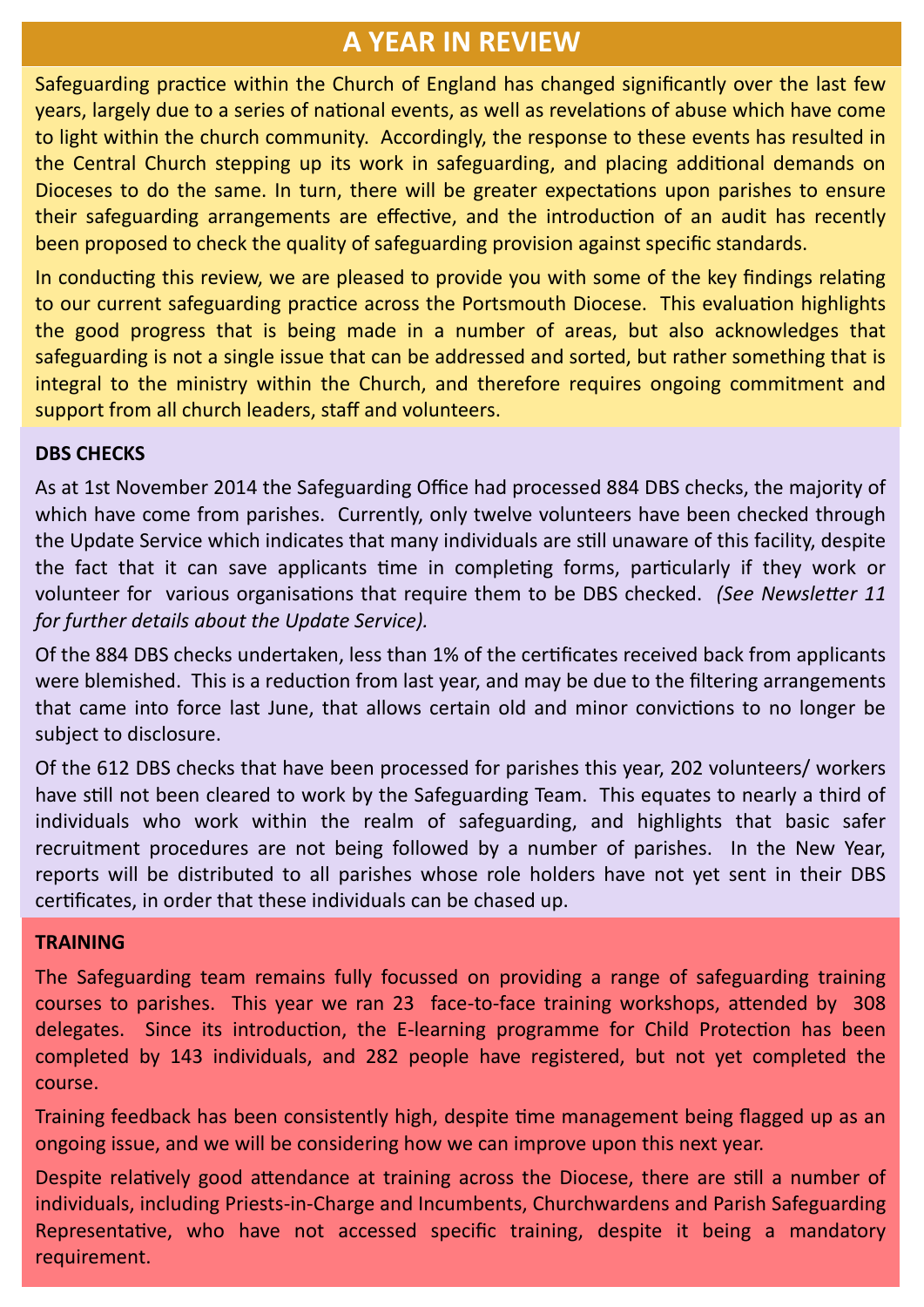| <b>A YEAR IN REVIEW</b>   |                                 |                        |
|---------------------------|---------------------------------|------------------------|
| Course                    | <b>Total Number of Sessions</b> | <b>Total Delegates</b> |
| <b>Policy</b>             | 10                              | 152                    |
| <b>Safer Recruitment</b>  | 3                               | 30                     |
| <b>Managing Offenders</b> | 3                               | 18                     |
| Other*                    | 7                               | 108                    |
| E-Learning-Children       | 282 Registered                  | 143 Completed          |
| E-Learning-Adults         | 42 Registered                   | 14 Completed           |

\**Other courses include bespoke safeguarding training for: IME/Clergy Induction, PCC members, Bereavement Visitors, Gap Year Students and Bishops Council members.*



## **GROUP E-LEARNING**

Approximately ten parishes, that we are aware of, have run Group

e-learning sessions across the Diocese, and we have received some very positive feedback about these from the Safeguarding Representatives who have run these events. One of the delegates commented that she found the course 'extremely worthwhile' as it gave her a better understanding of the subject, particularly with regard to having other colleagues there to discuss issues with. Trainer packs for each e-learning module are available from the Safeguarding Office.

### **SUPPORT AND INFORMATION**



We receive many enquires from parishes on a daily basis, wanting advice on issues ranging from dealing with allegations of abuse, to policies and good working practice. We also endeavour to keep our parishes informed of relevant information and news in our newsletters which are sent out at least three times a year to all Incumbents and Priests-in Charge, Safeguarding Representatives and Churchwardens. As well as our newsletter, we feature lots of information on our website, and we hope to develop this next year, by creating a safeguarding blog or forum where

parishes can tell us what they are doing in terms of safeguarding. In this way, we can share good practice, and create better networks, across the Diocese.

#### **REFERRALS AND ALERTS**

As well as providing support and information to parishes, dealing with allegations and reports of abuse is a large part of what we do. During 2014, we dealt with 17 cases involving members of the church community, including church workers and volunteers, that required us to work with police and local authorities, on matters ranging from information sharing, to criminal investigations resulting in charges against the individuals concerned. We are also currently managing 22 individuals whose histories suggest they pose a risk within the church community, who are subject to formal codes of conduct, and are supported in liaison with the Diocesan Safeguarding Adviser and identified parish support groups. All of these cases flag up the need for effective parish safeguarding procedures, and ongoing vigilance, as, sadly, there are some individuals who will target churches in order to gain access to the most vulnerable amongst them.